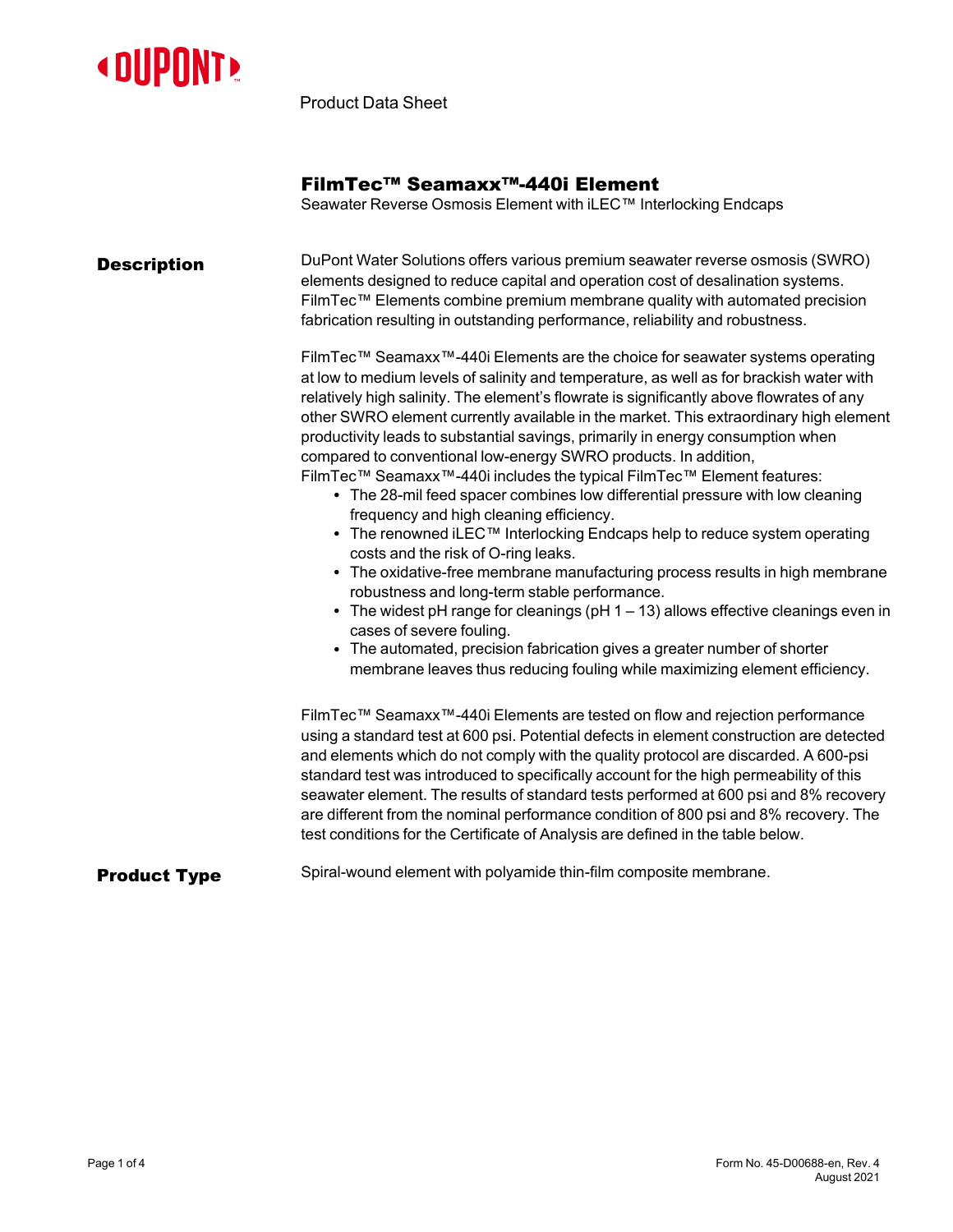|                            |           | <b>Active Area</b> | <b>Feed Spacer</b>                                                                                                                     | <b>Permeate Flowrate</b>                                                                                                                                                                                                                                                                                                                                  |           | <b>Stabilized Boron</b>                                                                                                                                                                                         | <b>Stabilized Salt</b> |  |
|----------------------------|-----------|--------------------|----------------------------------------------------------------------------------------------------------------------------------------|-----------------------------------------------------------------------------------------------------------------------------------------------------------------------------------------------------------------------------------------------------------------------------------------------------------------------------------------------------------|-----------|-----------------------------------------------------------------------------------------------------------------------------------------------------------------------------------------------------------------|------------------------|--|
| <b>FilmTec™ Element</b>    | $(f t^2)$ | (m <sup>2</sup> )  | Thickness (mil)                                                                                                                        | (gpd)                                                                                                                                                                                                                                                                                                                                                     | $(m^3/d)$ | Rejection(%)                                                                                                                                                                                                    | Rejection (%)          |  |
| Seamaxx <sup>™</sup> -440i | 440       | 41                 | 28                                                                                                                                     | 9.050                                                                                                                                                                                                                                                                                                                                                     | 34.2      | 81.8                                                                                                                                                                                                            | 99.47                  |  |
|                            |           | 3.<br>4.           | $(25^{\circ}C)$ , pH 8, 8% recovery.<br>2. Permeate flows for individual elements may vary ± 15%.<br>Minimum Salt Rejection is 99.25%. |                                                                                                                                                                                                                                                                                                                                                           |           | The above values are based on the following test conditions: 32,000 ppm NaCl, 600 psi (4.1 MPa), 77°F<br>Stabilized salt rejection is generally achieved within 24 - 48 hours of continuous use; depending upon |                        |  |
|                            |           | 5.<br>6.           | feedwater characteristics and operating conditions.                                                                                    | Product specifications may vary slightly as improvements are implemented.<br>Specific boron stabilized rejection based on the following test conditions: 32,000 ppm NaCl, 5 ppm boron,<br>600 psi (4.1 MPa), 77°F (25°C), pH 8, 8% recovery.<br>Active area quaranteed $\pm$ 5%. Active area as stated by DuPont Water Solutions is not comparable to the |           |                                                                                                                                                                                                                 |                        |  |

## Typical Properties of Standard Test performed at 600 psi (4.1 MPa)

Expected Properties and Performance at Common Standard Test Conditions: 800 psi (5.5 MPa)

nominal membrane area figure often stated by some element suppliers.

|                         | <b>Active Area</b> |                | <b>Feed Spacer</b> | <b>Permeate Flowrate</b> |           | <b>Stabilized Boron</b> | <b>Stabilized Salt</b> |  |
|-------------------------|--------------------|----------------|--------------------|--------------------------|-----------|-------------------------|------------------------|--|
| <b>FilmTec™ Element</b> | $(ft^2)$           | $(m^2)$        | Thickness (mil)    | (gpd)                    | $(m^3/d)$ | Rejection (%)           | Rejection (%)          |  |
| Seamaxx™-440i           | 440                | 4 <sup>1</sup> | 28                 | 17.000                   | 64.4      | 89                      | 99.70                  |  |

1. The above values are normalized from the 600-psi specification standard test to the following conditions: 32,000 ppm NaCl, 800 psi (5.5 MPa), 77°F (25°C), pH 8, 8% recovery. Due to the very high permeability of FilmTec™ Seamaxx™-440i Elements, they are not tested at the typical feed pressure for standard test conditions of 800 psi, but at a lower feed pressure of 600 psi. This allows to standard test the element within its operating guidelines.

- 2. Permeate flows for individual elements may vary ± 15%.
- 3. Minimum Salt Rejection is 99.58%.
- 4. Specific boron stabilized rejection based on the following normalization conditions: 32,000 ppm NaCl, 5 ppm boron, 800 psi (5.5 MPa), 77°F (25°C), pH 8, 8% recovery.



|                         |      | Dimensions – inches (mm) |      |      |     |      |          | 1 inch = $25.4 \, \text{mm}$ |
|-------------------------|------|--------------------------|------|------|-----|------|----------|------------------------------|
|                         |      |                          |      |      |     |      |          |                              |
| <b>FilmTec™ Element</b> | (in) | (mm)                     | (in) | (mm) | (in | (mm) | (in)     | (mm)                         |
| Seamaxx™-440i           | 40.0 | .016                     | 40.5 | .029 | 7.9 | 201  | l.125 ID | 29 ID                        |

1. Refer to FilmTec™ Design Guidelines for [multiple-element](https://www.dupont.com/content/dam/dupont/amer/us/en/water-solutions/public/documents/en/RO-NF-FilmTec-Membrane-Sys-Design-Guidelines-8inch-Manual-Exc-45-D01695-en.pdf) systems of 8-inch elements

(Form No. 45-D01695-en).

2. Element to fit nominal 8-inch (203-mm) I.D. pressure vessel.

3. Individual elements with iLEC™ Interlocking Endcaps measure 40.5 inches (1,029 mm) in length (B). The net length (A) of the elements when connected is 40.0 inches (1,016 mm).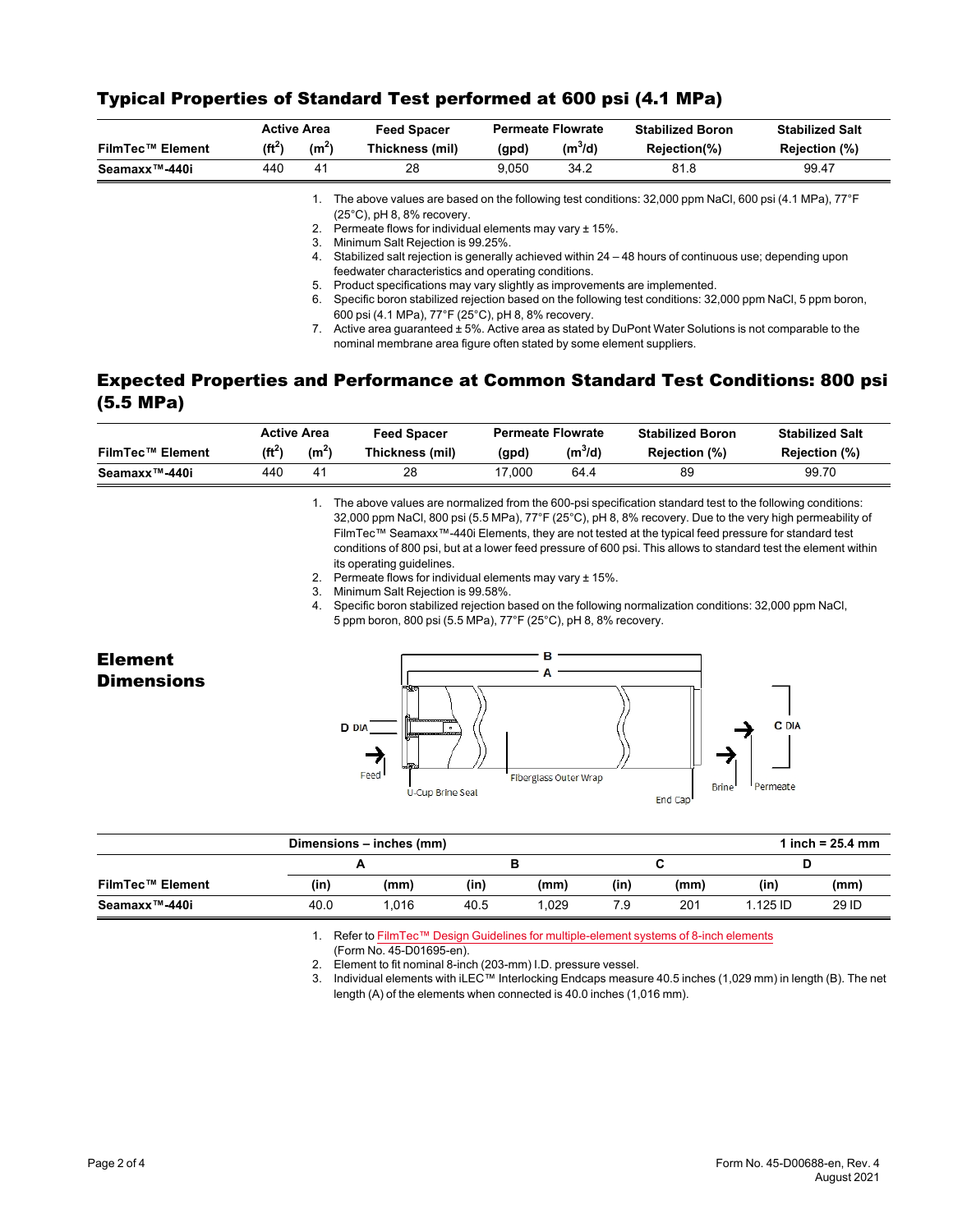| <b>Operating and</b>                                        | Maximum Operating Temperature <sup>a, b</sup>                                                                                                                                                                                                                                                                                                                                                                                                                                                                                                                                                                                                                                                                                                    | 113°F (45°C)        |  |  |  |  |  |
|-------------------------------------------------------------|--------------------------------------------------------------------------------------------------------------------------------------------------------------------------------------------------------------------------------------------------------------------------------------------------------------------------------------------------------------------------------------------------------------------------------------------------------------------------------------------------------------------------------------------------------------------------------------------------------------------------------------------------------------------------------------------------------------------------------------------------|---------------------|--|--|--|--|--|
| <b>Cleaning Limits</b>                                      | Maximum Operating Pressure <sup>b</sup>                                                                                                                                                                                                                                                                                                                                                                                                                                                                                                                                                                                                                                                                                                          | 1,200 psig (83 bar) |  |  |  |  |  |
|                                                             | Maximum Element Pressure Drop                                                                                                                                                                                                                                                                                                                                                                                                                                                                                                                                                                                                                                                                                                                    | 15 psig (1.0 bar)   |  |  |  |  |  |
|                                                             | pH Range                                                                                                                                                                                                                                                                                                                                                                                                                                                                                                                                                                                                                                                                                                                                         |                     |  |  |  |  |  |
|                                                             | Continuous Operation <sup>a</sup>                                                                                                                                                                                                                                                                                                                                                                                                                                                                                                                                                                                                                                                                                                                | $2 - 11$            |  |  |  |  |  |
|                                                             | Short-term Cleaning (30 min) <sup>c</sup>                                                                                                                                                                                                                                                                                                                                                                                                                                                                                                                                                                                                                                                                                                        | $1 - 13$            |  |  |  |  |  |
|                                                             | Maximum Feed Silt Density Index (SDI)                                                                                                                                                                                                                                                                                                                                                                                                                                                                                                                                                                                                                                                                                                            | SDI <sub>5</sub>    |  |  |  |  |  |
|                                                             | Free Chlorine Tolerance d                                                                                                                                                                                                                                                                                                                                                                                                                                                                                                                                                                                                                                                                                                                        | $< 0.1$ ppm         |  |  |  |  |  |
|                                                             | Maximum temperature for continuous operation above pH 10 is 95°F (35°C).<br>a.<br>Consult your DuPont representative for advice on applications above 95°F (35°C). Refer to FilmTec™<br>b.<br>Elements Operating Limits (Form No. 45-D00691-en) for warranty-voiding conditions and additional<br>information.<br>c. Refer to guidelines in FilmTec™ Cleaning Guidelines (Form No. 45-D01696-en) for more information.<br>d. Under certain conditions, the presence of free chlorine and other oxidizing agents will cause premature<br>membrane failure. Since oxidation damage is not covered under warranty, DuPont Water Solutions<br>recommends removing residual free chlorine by pretreatment prior to membrane exposure. Please refer to |                     |  |  |  |  |  |
| <b>Additional</b><br><b>Important</b><br><b>Information</b> | Dechlorinating Feedwater (Form No. 45-D01569-en) for more information.<br>Before use or storage, review these additional resources for important information:<br>• Usage Guidelines for FilmTec <sup>TM</sup> 8" Elements (Form No. 45-D01706-en)<br>• Start-Up Sequence (Form No. 45-D01609-en)                                                                                                                                                                                                                                                                                                                                                                                                                                                 |                     |  |  |  |  |  |
|                                                             | • Storage and Shipping of New FilmTec™ Elements (Form No. 45-D01633-en)                                                                                                                                                                                                                                                                                                                                                                                                                                                                                                                                                                                                                                                                          |                     |  |  |  |  |  |
| <b>Product</b><br><b>Stewardship</b>                        | DuPont has a fundamental concern for all who make, distribute, and use its products, and<br>for the environment in which we live. This concern is the basis for our product stewardship<br>philosophy by which we assess the safety, health, and environmental information on our<br>products and then take appropriate steps to protect employee and public health and our<br>environment. The success of our product stewardship program rests with each and every<br>individual involved with DuPont products—from the initial concept and research, to<br>manufacture, use, sale, disposal, and recycle of each product.                                                                                                                     |                     |  |  |  |  |  |
| <b>Customer Notice</b>                                      | DuPont strongly encourages its customers to review both their manufacturing processes<br>and their applications of DuPont products from the standpoint of human health and<br>environmental quality to ensure that DuPont products are not used in ways for which they<br>are not intended or tested. DuPont personnel are available to answer your questions and to<br>provide reasonable technical support. DuPont product literature, including safety data<br>sheets, should be consulted prior to use of DuPont products. Current safety data sheets are<br>available from DuPont.                                                                                                                                                          |                     |  |  |  |  |  |
|                                                             | Please be aware of the following:<br>• The use of this product in and of itself does not necessarily guarantee the removal of<br>cysts and pathogens from water. Effective cyst and pathogen reduction is<br>dependent on the complete system design and on the operation and maintenance<br>of the system.<br>• Permeate obtained from the first hour of operation should be discarded.                                                                                                                                                                                                                                                                                                                                                         |                     |  |  |  |  |  |
| <b>Regulatory Note</b>                                      | This product may be subject to drinking water application restrictions in some<br>countries; please check the application status before use and sale.                                                                                                                                                                                                                                                                                                                                                                                                                                                                                                                                                                                            |                     |  |  |  |  |  |